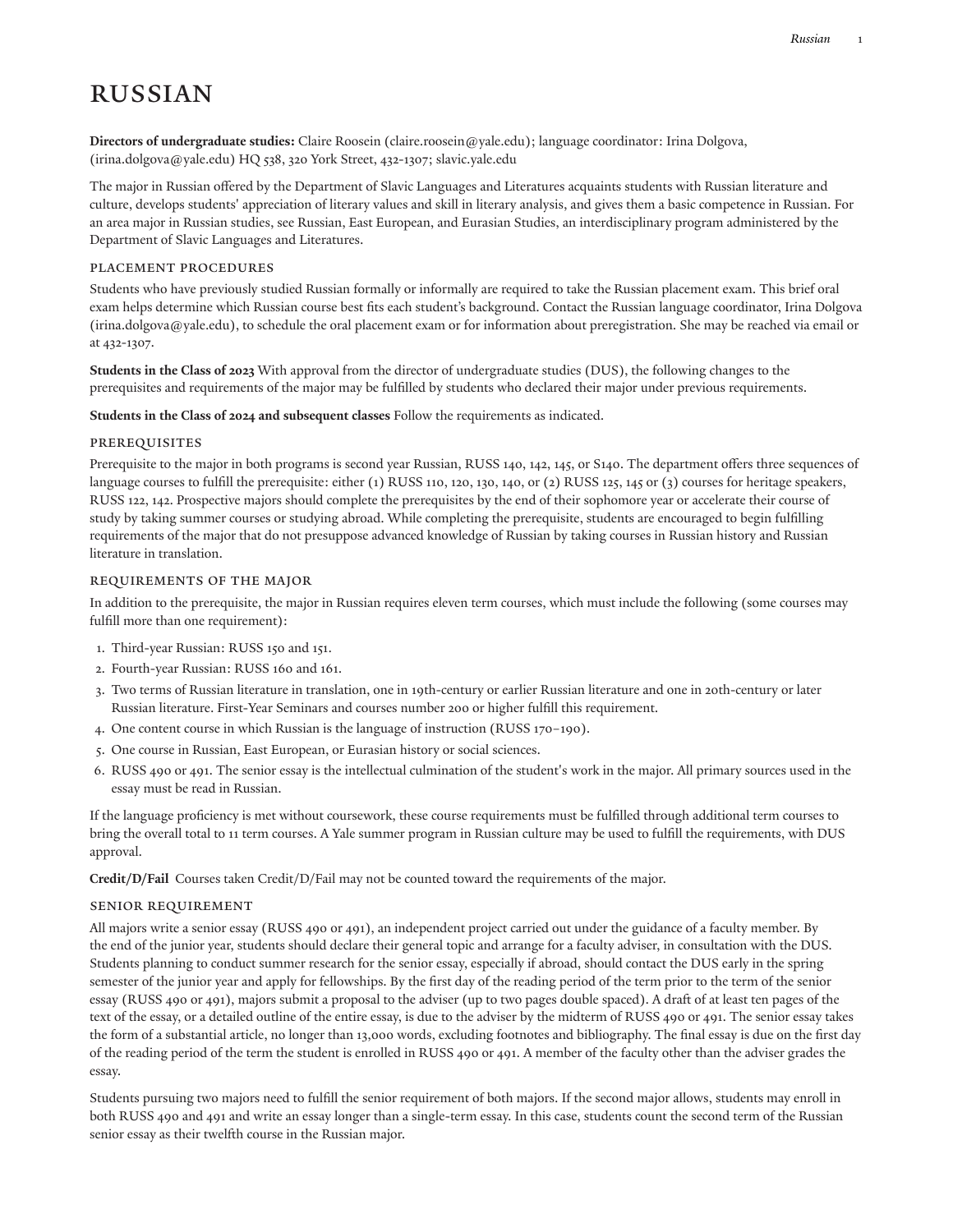#### Advising

Courses in the Graduate School are open to qualified undergraduates with permission of the instructor and of the director of graduate studies. Course descriptions are available at the office of the DUS.

#### STUDY ABROAD

Students majoring in Russian are strongly encouraged to spend a summer or a term studying in the Russian Federation under the auspices of programs approved by the DUS. Language courses, as well as RUSS S241, S242, and S243, taken during the summer or during a term in Russia in approved programs may substitute for certain advanced Russian courses at Yale. Students interested in study abroad should consult the DUS well before their junior year. Students can apply for [FLAS](https://yale.communityforce.com/Funds/FundDetails.aspx?496F49596D593768464E3537506B6F754D5442315A3068592B447A417741697579624E53536A35652B5A377745323047796263534F5277753654746B654A766A35533467653737364D50553D) and [Fox](https://funding.yale.edu/fellowships/yale-fellowships-offered-through/) fellowships to support their travel.

## REQUIREMENTS OF THE MAJOR

**Prerequisite** RUSS 140, 142, 145, S140 or placement exam

**Number of courses** 11 term courses beyond prereq (incl senior essay)

**Specific courses required** RUSS 150, 151, 160, 161

**Distribution of courses** 1 course in 19th-century or earlier Russian literature in translation, as specified; 1 course in 20th-century or later Russian literature in translation, as specified; 1 content course taught in original language, as specified; 1 course in Russian, East European, or Eurasian history or social sciences, as specified

**Substitution permitted** Yale summer program in Russian culture (RUSS S241, S242, or S243) for electives

**Senior requirement** Senior essay (RUSS 490 or 491)

The Department of Slavic Languages and Literatures gives students the opportunity to learn Russian and other Slavic languages and to study Slavic literatures. It offers a sequence of Russian language courses as well as courses on Russian literature, culture, film, and drama; some conducted in Russian, others in English. Russian majors may tailor their studies to their other interests, such as history, comparative literature, or area studies. Students interested in Slavic linguistics or in a Slavic language or literature other than Russian can design their own programs under faculty supervision.

The department offers literature courses in translation that introduce students to masterpieces of Russian literature and to major issues and figures in Russian culture. All first-year students are eligible to take the survey courses described below, which count toward the major in either Russian or Russian, East European, and Eurasian Studies. Seminars on specific topics or authors in translation are open to students in any field.

- RUSS 250 Nineteenth-Century Russian Literature introduces major texts of the nineteenth-century Russian literary tradition, including works by Pushkin, Gogol, Lermontov, Turgenev, Dostoevsky, Tolstoy, and Chekhov.
- RUSS 252 Modernism and Revolution introduces major texts of the twentieth-century Russian literary tradition, Bely, Sologub, Babel, Bulgakov, Platonov, Mandelstam.
- RUSS 254 Tolstoy and Dostoevsky is a lecture course with close textual analysis of major novels by two of Russia's greatest authors.
- RUSS 260 Nabokov and World Literature is a lecture course on Vladimir Nabkov's writing in transnational contexts.
- RUSS 337 The Invention of Tradition in Post-Soviet Nation States is a seminar on national building process in Central Asia, Russia, and Ukraine after 1991.

## Prospective Majors

Students considering a Russian major should begin language study as soon as possible, preferably in the first year. Beginners take RUSS 110 and RUSS 120, or RUSS 125 and RUSS 145. Sophomores with no previous Russian language experience must take RUSS 125 and RUSS 145 or a summer intensive course in order to complete the requirements for the major by the end of their senior year.

The department encourages students to study abroad, ideally in their junior year, in order to achieve fluency in the language and familiarity with the culture of a foreign country.

## Placement examination

Students who have previously studied Russian formally or informally are required to take the Russian placement exam. This exam helps determine which Russian course best fits each student's background. Contact the language coordinator, Irina [Dolgova](mailto:irina.dolgova@yale.edu) [\(irina.dolgova@yale.edu\)](irina.dolgova@yale.edu), for information about placement and preregistration. She may be reached via email or by telephone at 432-1307. Entering first-year students who have some knowledge of Czech or Polish should contact Krystyna [Illakowicz](mailto:krystyna.illakowicz@yale.edu) [\(krystyna.illakowicz@yale.edu](krystyna.illakowicz@yale.edu)) (Polish) or Karen von [Kunes](mailto:karen.vonkunes@yale.edu) (<karen.vonkunes@yale.edu>) (Czech) to arrange to take a placement examination.

## Certificate of Advanced Language Study

The Department of Slavic Languages and Literatures offers a Certificate of Advanced Language Study in Russian. A certificate adviser, typically the director of undergraduate studies (DUS), advises students on the certification process and certifies to the University Registrar's Office that students have completed the stated requirements before the end of eight terms of study. The Certificate of Advanced Language Study, once certified, is listed on the student transcript.